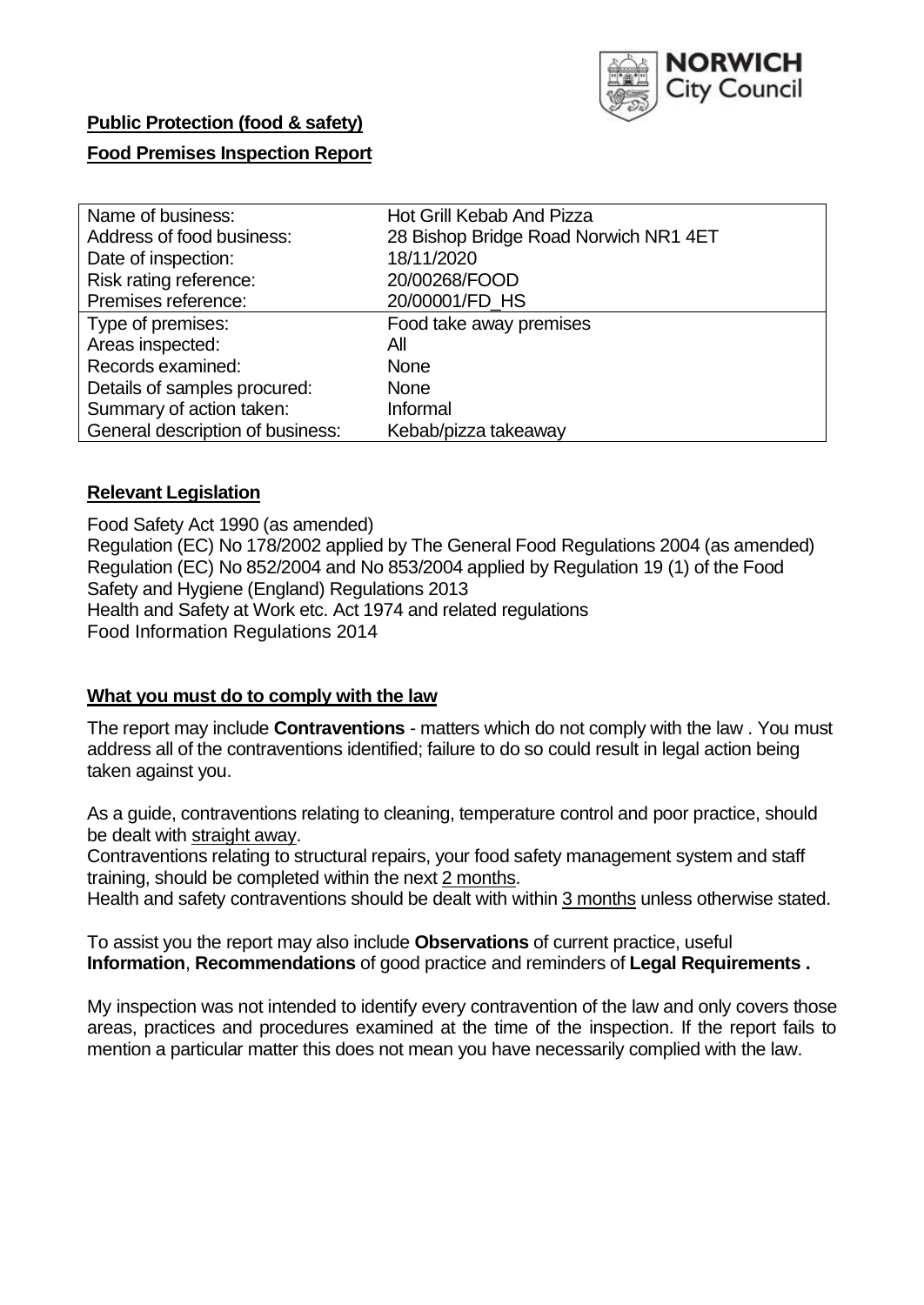# **Food Hygiene Rating Re-Scoring Visit**

Date: 24<sup>th</sup> May 2021

Following the previous inspection, a re-rating visit was requested. The revised score is indicated here. The results of the original inspection are listed below.

Your revised Food Hygiene Rating is 4 – a good standard



**Observation** I was pleased to see the following

• you had addressed a lot of the contraventions in the original report

**Contravention** the following items require attention

- food handlers were not wearing appropriate protective over-clothing
- floor/wall junctions need more cleaning
- wheels to equipment were dirty
- interior bottom to 2 x door freezer was dirty
- lid to freezer in downstairs storeroom was badly marked
- cardboard was used on the floor
- filter missing to the extraction canopy
- grill missing to the front of the Fosters fridge
- bare wooden structure to the serving counter
- bare wooden crates were used for storing foods
- bare wooden edges to the shelves above 2 x door fridge
- wall to downstairs storeroom where packaging is stored needs repair
- • the front sections of your Safer Food Better Business pack had not been completed fully you had a pack for Retailers. However I am pleased that you are booked on our next SFBB workshop

## **FOOD SAFETY**

## **How we calculate your Food Hygiene Rating:**

 The food safety section has been divided into the three areas which you are scored against for the hygiene rating: 1. food hygiene and safety procedures, 2. structural requirements and 3. confidence in management/control procedures. Each section begins with a summary of what was observed and the score you have been given. Details of how these scores combine to produce your overall food hygiene rating are shown in the table.

| <b>Compliance Area</b>                     |  | <b>You Score</b> |    |    |    |    |  |
|--------------------------------------------|--|------------------|----|----|----|----|--|
| Food Hygiene and Safety                    |  |                  | 10 |    | 20 | 25 |  |
| <b>Structure and Cleaning</b>              |  |                  |    | 15 | 20 | 25 |  |
| Confidence in management & control systems |  |                  |    | 15 | 20 | 30 |  |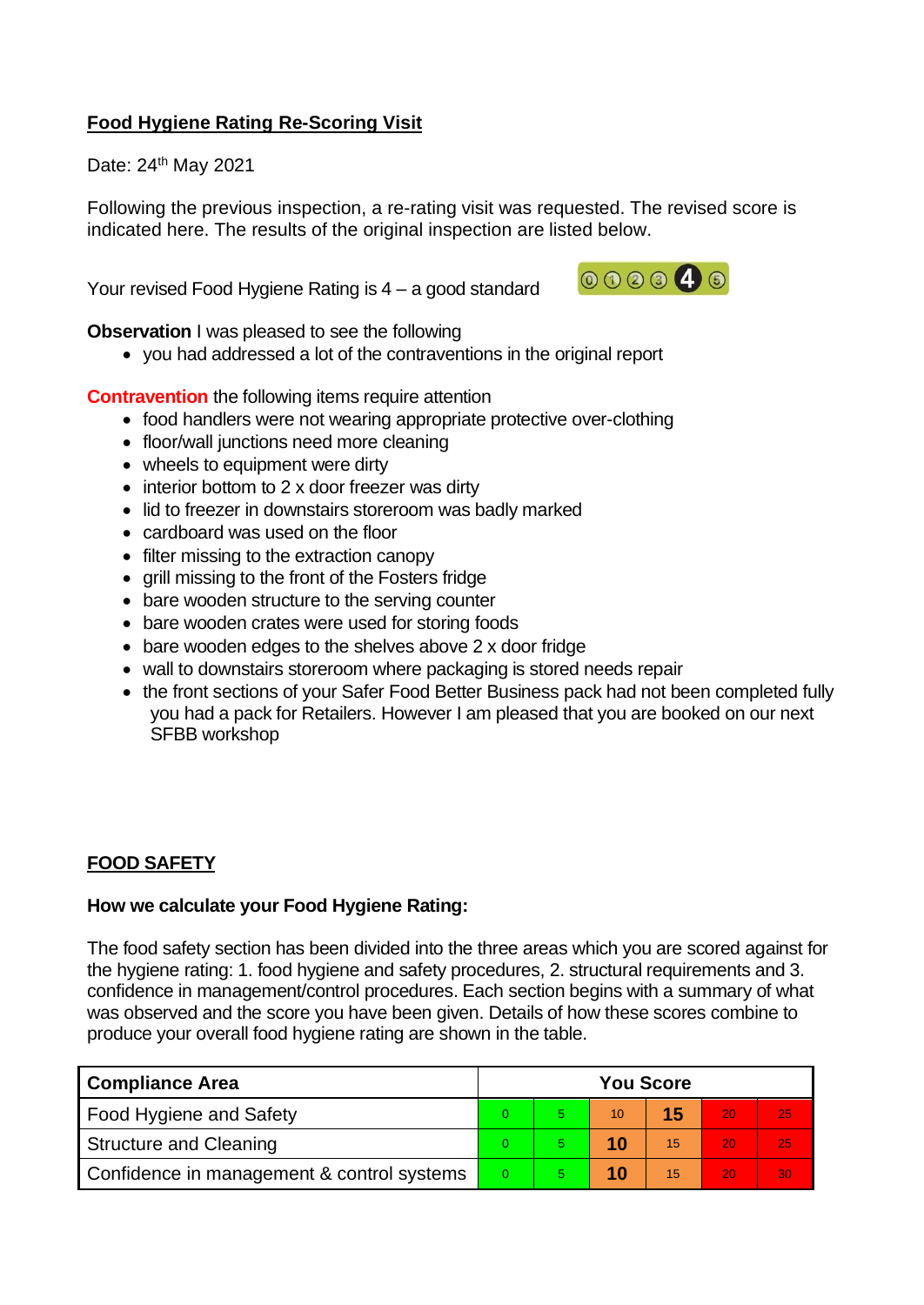| <b>Your Total score</b> | $0 - 15$ | 20 | $25 - 30$ | $35 - 40$ | 45 - 507 | > 50 |
|-------------------------|----------|----|-----------|-----------|----------|------|
| <b>Your Worst score</b> |          | 10 | 10        | 15        | 20       |      |
| <b>Your Rating is</b>   |          |    |           |           |          |      |

Your Food Hygiene Rating is 2 - improvement is necessary



# **1. Food Hygiene and Safety**

 law in many respects. Contraventions require your immediate attention as some are Food hygiene standards are less than satisfactory and you are failing to comply with the critical to food safety. We may revisit your business and if standards have not improved take formal enforcement action.There are significant lapses in safe food handling practices and procedures. You are failing to apply some of the controls needed to prevent cross-contamination. Contraventions require your immediate attention as some are critical to food safety. We may revisit your business and if standards have not improved take formal enforcement action. **(Score 15)** 

## Contamination risks

**Contravention** The following exposed ready-to-eat food and/or its packaging to the risk of cross-contamination with  $E$ . coli 0157 and other pathogenic bacteria from raw meat or unwashed raw vegetables:

- there was non designated clean area for ready to eat foods
- • raw foods i.e burgers and chicken were stored above and next to ready-to-eat foods i.e prepared lettuce and cabbage in the upright fridge
- the same containers were being used for raw and ready-to-eat foods
- tongs used for raw meats (red) were being stored directly next to the tongs used for ready-to-eat foods (yellow)
- fridge storage protocols are not observed (e.g. raw food under RTE)

 equipment should be easily identifiable (e.g. colour coded) and must be stored and **Contravention** You could not demonstrate effective disinfection of equipment and utensils used for both raw and ready-to-eat foods, either by heat or an adequate dishwasher cycle. Separate equipment and utensils must be provided. Such washed separately.

 **Contravention** You could not demonstrate effective heat disinfection of the food equipment and utensils you use for handling both raw and ready-to-eat foods.:

- knives
- storage containers
- tongs
- you do not have a dishwasher and you are not using an adequate heat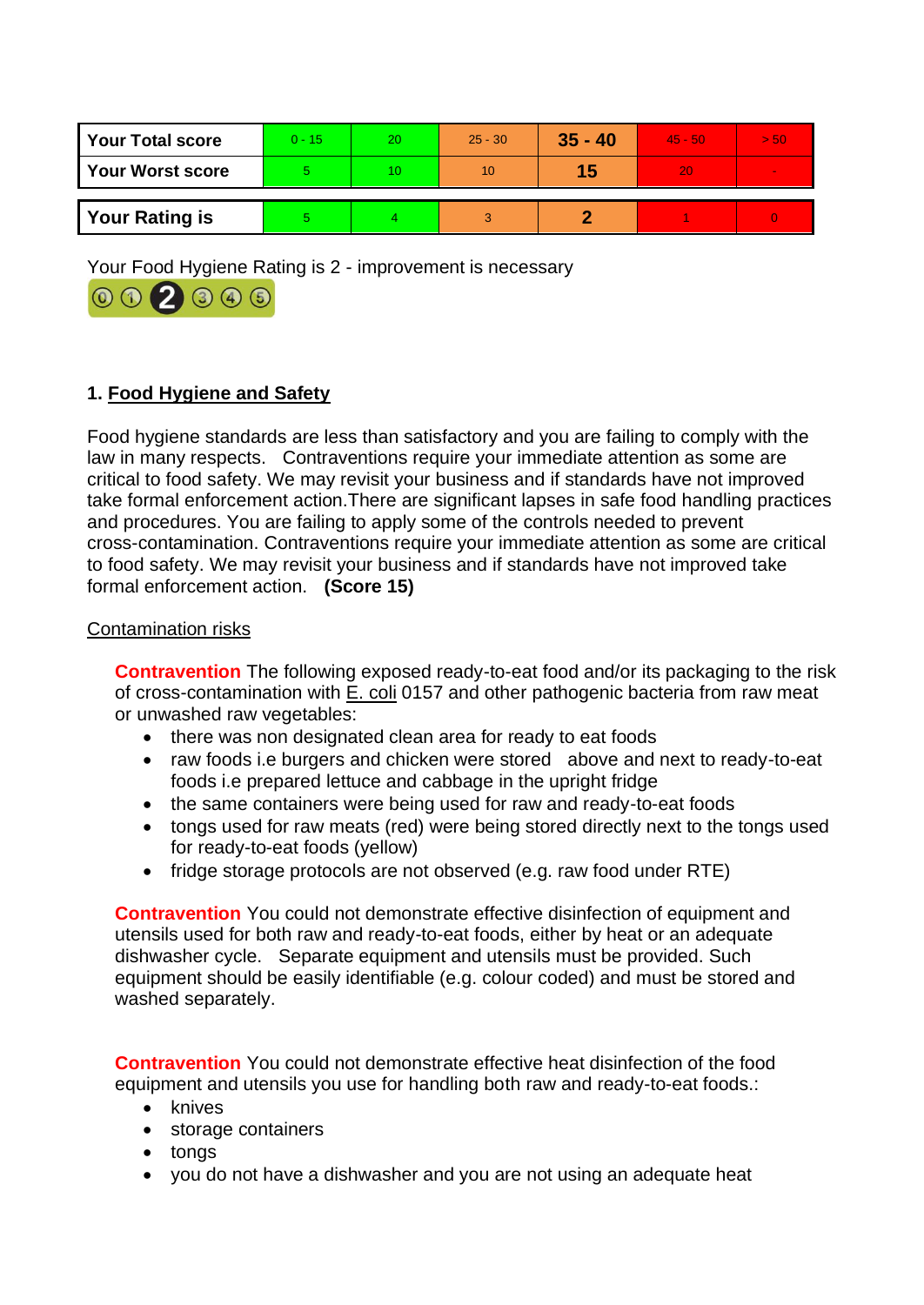disinfection step after washing up equipment and utensils

**Legal requirement** At all stages of production, processing and distribution, food must be protected from any contamination likely to render it unfit for human consumption, injurious to health or contaminated in such a way that it would be unreasonable to expect it to be consumed in that state.

**Information** The FSA has issued guidance on controlling *E.coli* 0157 through

- the complete separation of raw and ready-to-eat food
- the correct use of wash-hand basins and thorough handwashing
- having dedicated equipment (including complex equipment) for raw and ready-to-eat foods
- thorough 2-stage cleaning and the correct use of sanitisers
- and by controlling the risks posed by soil contaminated vegetables. Visit: [www.food.gov.uk](http://www.food.gov.uk/) for more information

**Guidance** If adequate heat disinfection (such as a dishwasher or plunge sink) is not possible, separate equipment and utensils should be used for handling raw and RTE foods. Such equipment should be easily identifiable (colour coded) and must be stored and washed separately.

## Hand-washing

**Contravention** The following indicated that hand-washing was not suitably managed:

• the wash hand basin was obstructed

**Legal requirement** Washbasins must be available, suitably located and designated for cleaning hands. Wash-hand basins must be provided with hot and cold (or mixed) running water. Soap and hand drying facilities must be located nearby.

## Personal Hygiene

**Contravention** The following are examples of poor personal hygiene or where it was made difficult for food handlers to maintain sufficiently high standards of personal cleanliness:

- staff were not using the wash-hand basin regularly
- staff aprons were dirty
- protective clothing was insufficient to cover everyday clothes
- food handlers wearing gloves but not changing them frequently enough

**Legal requirement** All persons in food handling areas must wear suitable, clean, and where appropriate protective clothing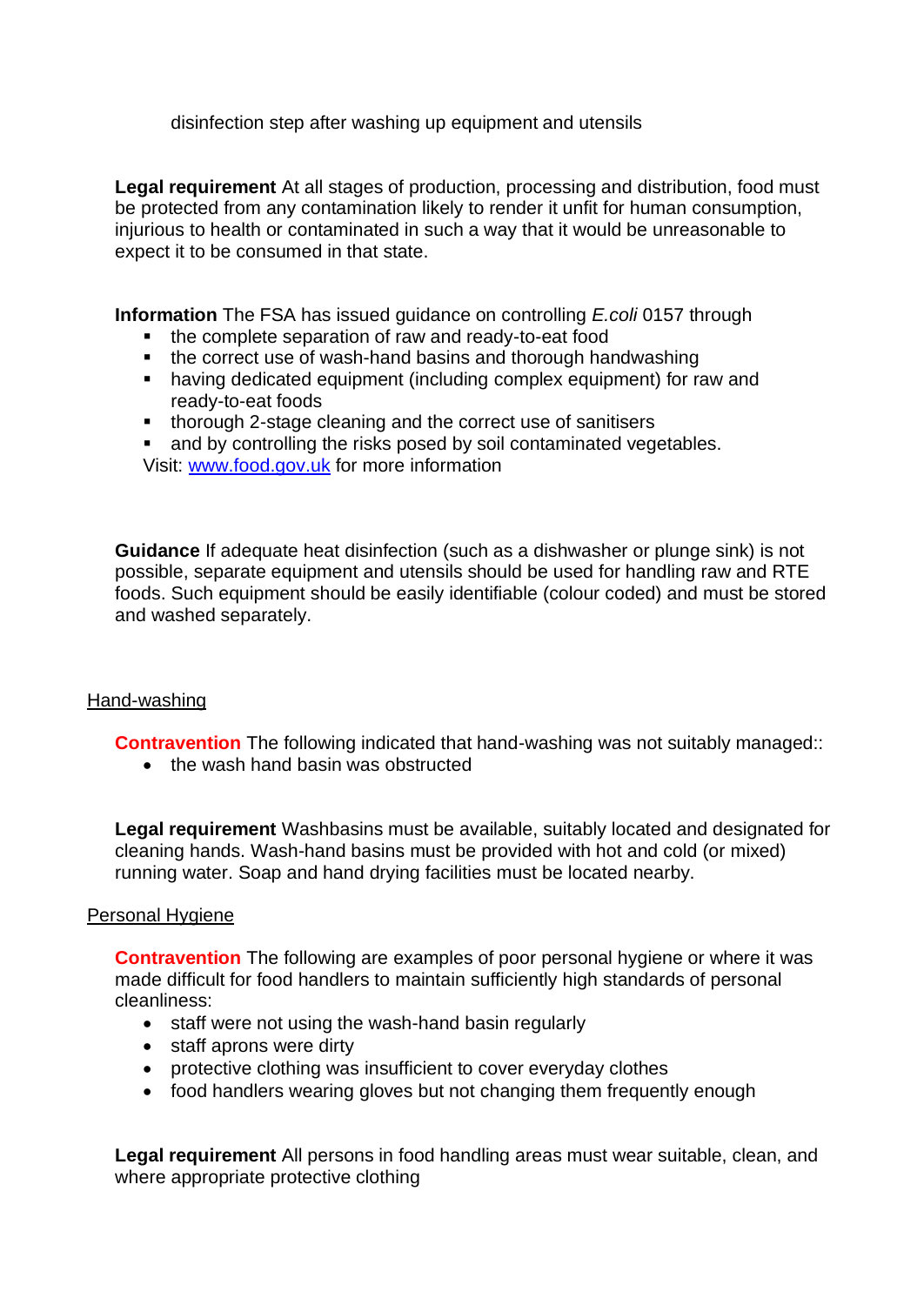## Temperature Control

**Contravention** The following evidence indicated there was a risk of bacteria growing on food:

- cold foods, for service, were being kept above 8°C for over 4 hours
- the bench-top service chiller was not keeping the food below 8°C
- food was not being kept cold as long as possible during production
- meat being defrosted at ambient temperatures

 temperature in a manner that caused concern. You must have a method for defrosting **Information** A large amount of frozen raw meat was being defrosted at room meat so that food safety is maintained. This method must be covered by your food safety management review. Safe methods can include defrosting in a designated fridge.

**Legal requirement** Frozen foods should be defrosted in such a way as to minimise the growth of pathogenic microbes or the formation of toxins in the food. Care must also be taken to make sure that any liquid that is released does not contaminate other foods.

**Information** Sauces were noted stored at room temperature. The manufacture's recommendation is that such products are refrigerated once open

## Unfit food

**Contravention** The following food was of a reduced quality and if sold may not be of the standard demanded by the consumer:

• the quality of the food i.e turkey ham was poor.

 **Recommendation** You should have a system to identify when open or prepared foods you apply labels which give a date that is 2 days after the day of production e.g. if food need to be used by or discarded, to ensure the food is fit for consumption. I recommend is opened on Monday it should be used by the end of Wednesday (an exception is rice which should not be kept longer than 24 hours)

## Poor Practices

**Contravention** The following matters represented poor practice and if allowed to continue may cause food to become contaminated or lead to its deterioration:

• no labels of when opened on food in the fridges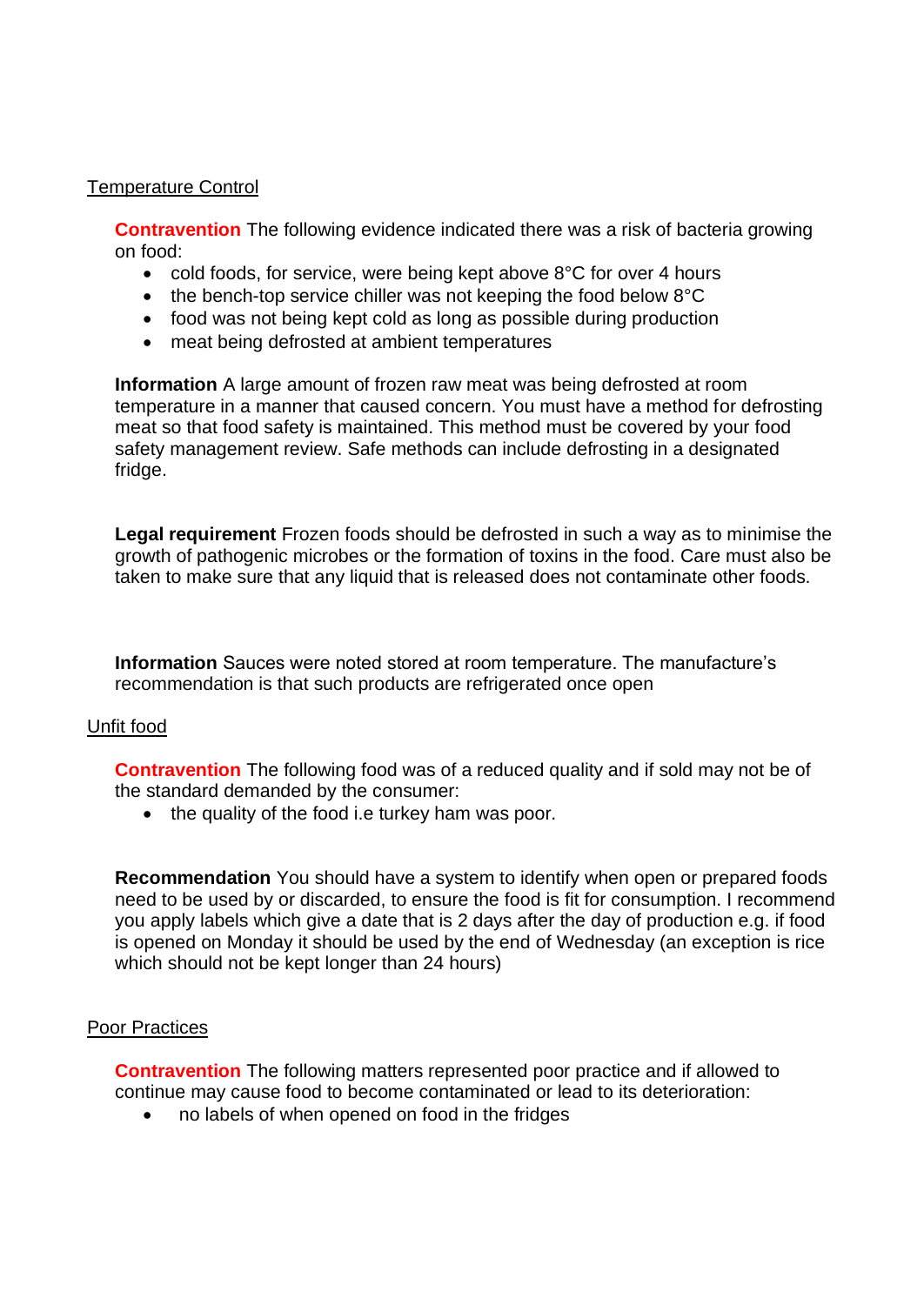**Recommendation** I recommend that you label your own personal foods stored in the fridge, all foods stored on the premises is considered to be part of the business and must comply with food safety requirements

# **2. Structure and Cleaning**

 satisfactory standard but there are some repairs and/or improvements which are required The structure facilities and standard of cleaning and maintenance are of a generally in order for you to comply with the law. Pest control and waste disposal provisions are adequate. The contraventions require your attention; although not critical to food safety they may become so if not addressed. **(Score 10)** 

## Cleaning of Structure

**Contravention** The following items were dirty and require more frequent and thorough cleaning:

- floor/wall junctions
- around equipment feet
- behind and under equipment
- cooker canopy and associated items (such as grease filters, grease runnels and extraction ducting)
- walls particularly behind food preparation surfaces
- hand contact surface (such as fridge handles, cooker knobs, light switches and sink taps)
- high level areas (such as ceilings, tops of window reveals, extraction grills and ceiling)
- wash hand basin
- flooring
- walls and wall surfaces (such as tiles and cladding)
- openings and reveals (such as door and window jambs, window ledges and door thresholds)

 be covered or made non-absorbent: **Contravention** The following structural items could not be effectively cleaned and must

- damaged/uncovered flooring to downstairs freezer room
- walls to downstairs freezer room

## Cleaning of Equipment and Food Contact Surfaces

**Contravention** The following items are dirty and must be cleaned:

- fridge and freezer seals
- hand contact surfaces
- food storage containers
- chopping boards
- freezer lids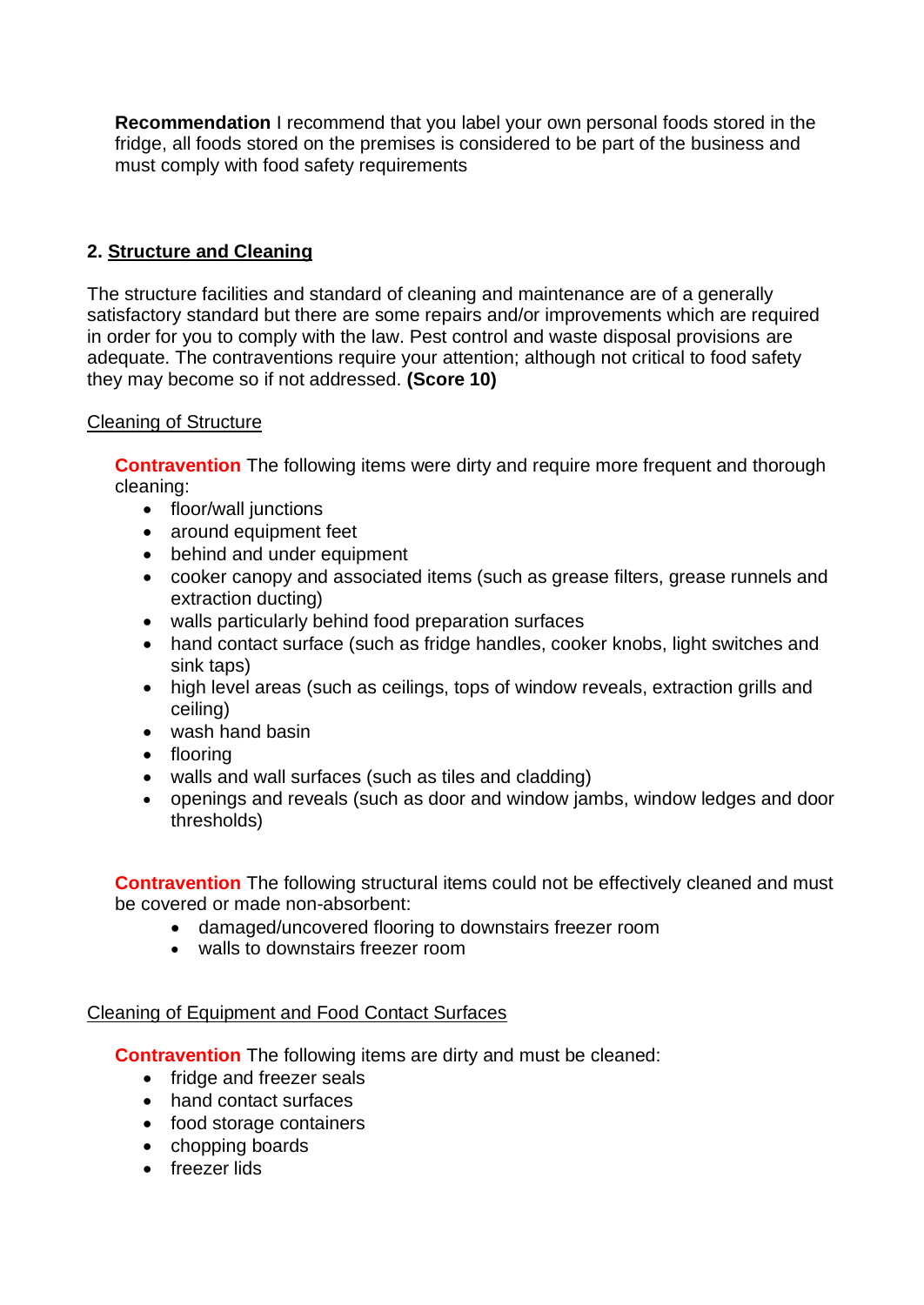- Interior to fridge downstairs
- interior to stainless steel fridge
- extraction filters
- freezers need defrosting
- grease drawers to griddle
- wheels to equipment
- interior door to stainless steel fridge
- dirty water in mop bucket

**Information** Cardboard cannot be properly cleaned. Do not use it to cover the floor/ shelves of work surfaces in food rooms

## Cleaning Chemicals / Materials / Equipment and Methods

 **Information** You must ensure that the sanitisers you use are effective against bacteria. Ensure hat they meet the following standards BS EN 1276:1997 and 13697:2001.

 stored in an area, room or cupboard separate from a food preparation or storage area **Recommendation** I recommend that items such as mops, buckets and brooms are so that the risk of food contamination is minimised

## **Maintenance**

**Contravention** The following had not been suitably maintained and must be repaired or replaced:

- wall surfaces
- floor in downstairs freezer room
- worn and /or peeling paint
- • three door fridge was not working. You informed me that you had one on order which was due to be delivered and you showed me the email confirming the order

## Facilities and Structural provision

**Contravention** The following facilities were inadequate and must be improved:

• insufficient refrigerated storage

## Pest Control

**Observation** I was pleased to see that the premises was proofed against the entry of pests and that pest control procedures were in place.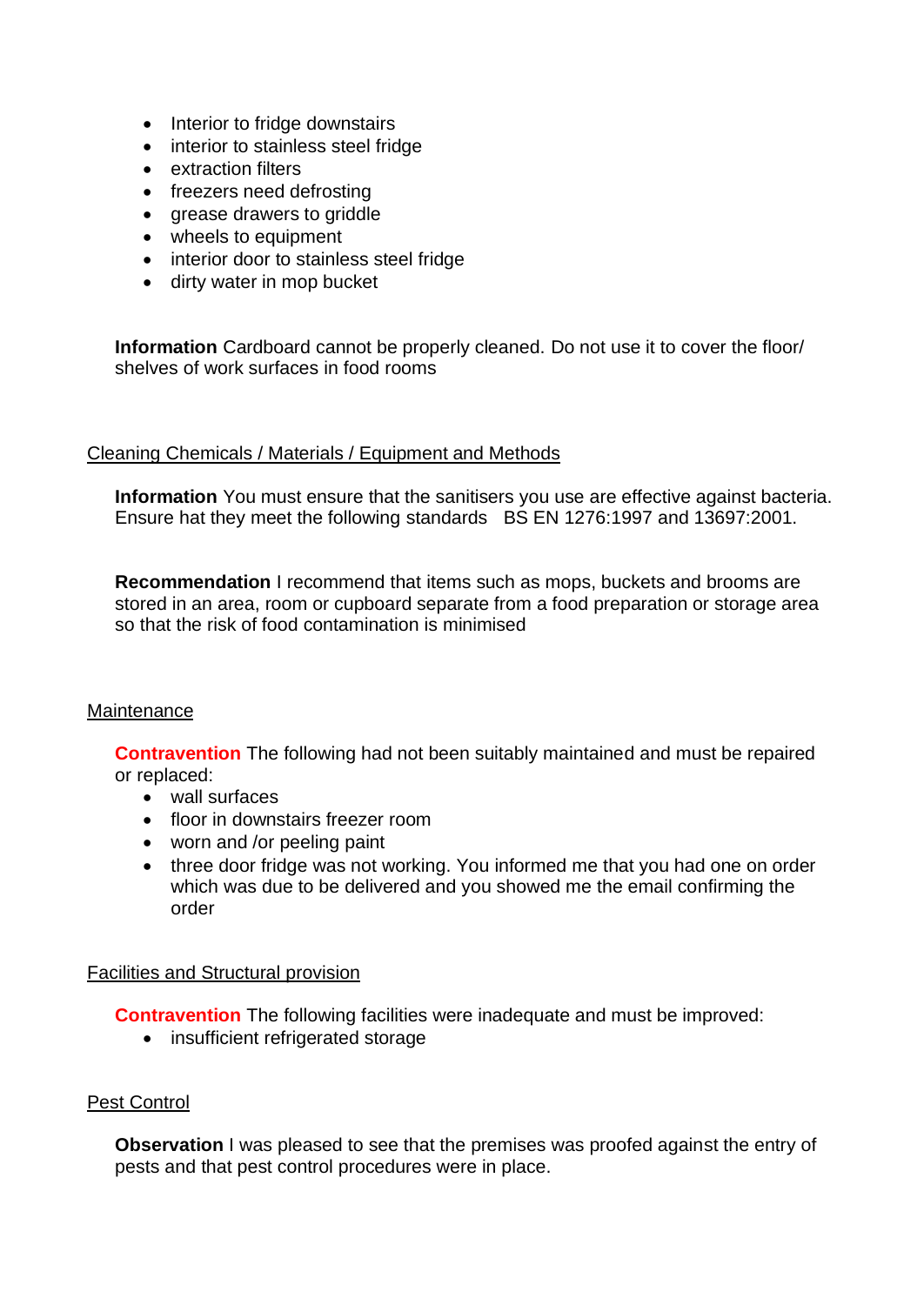## **3. Confidence in Management**

There are generally satisfactory food safety controls in place although there is evidence of some non-compliance with the law. The contraventions require your attention; although not critical to food safety they may become so if not addressed. **(Score 10)** 

#### Type of Food Safety Management System Required

**Contravention** You do not have a food safety management system. Implement Safer Food Better Business or an equivalent food safety management system.:

 maintain a permanent procedure or procedures based on HACCP principles: **Legal Requirement** Food business operators must put in place, implement and

- Identify hazards to food.
- Identify the critical limits (what is acceptable and unacceptable).
- Monitor critical control points to ensure critical limits are met.
- Keep appropriate records to demonstrate control measures are effective.

**Legal Requirement** Ensure that your food safety management system is available on site so your staff can refer to your procedures and so that daily records of checks can be completed.

**Information** You can download a Safer Food Better Business pack and refill diary pages from the FSA website: <www.food.gov.uk/business-industry/caterers/sfbb>

**Information** The absence of any documentation has resulted in a poor score for confidence in management and this, in turn, has had an adverse effect on your Food Hygiene Rating.

 **Information** As you are a new business you have been given the benefit of the doubt despite your food safety management system not fully complying with the law. You must act on this now as your hygiene rating score will be reduced to a maximum of 1 if there is a similar situational at the next visit.

**Recommendation** Choose Safer Food Better Business as your food safety management system. It is simple to implement and requires a minimum amount of record keeping.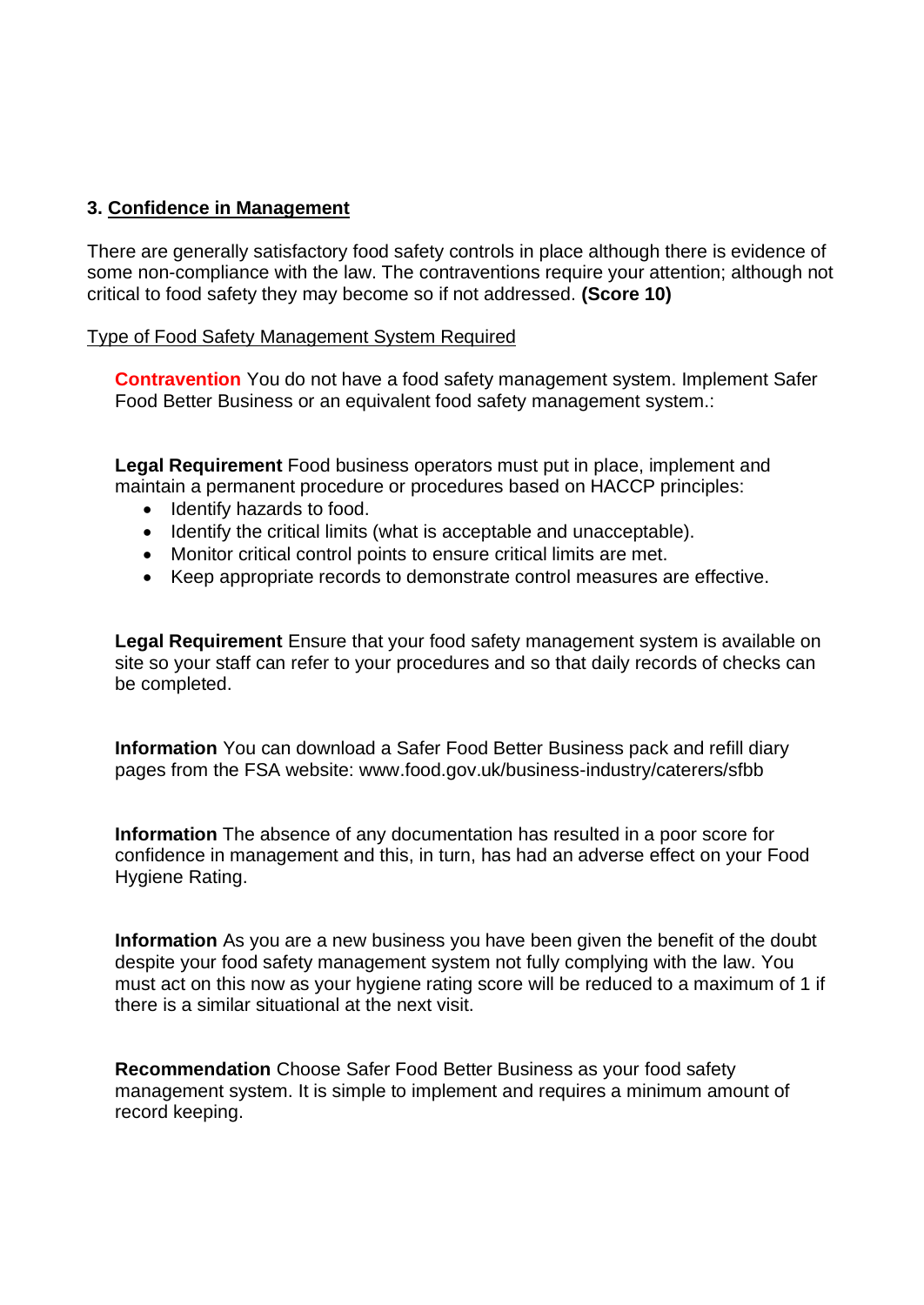**Recommendation** You can buy a printed copy of Safer Food Better Business or a diary refill pack via our website<www.norwich.gov.uk/sfbb>

## Food Hazard Identification and Control

**Contravention** The following pre-requisites have not been met and this means that your food safety management system will be ineffective:

- cleaning and sanitation are poor
- staff training is inadequate

**Contravention** You have not identified these food hazards or the methods of control at critical points in your operation:

- bacteria growing on food
- cross-contamination

**Information** Before implementing a food safety management (FSM) system like Safer Food Better Business etc., basic good hygiene conditions and practices called prerequisites must be in place. Only then will your FSM system be effective in ensuring the preparation of safe food.

#### **Traceability**

**Observation** Your records were such that food could easily be traced back to its supplier.

#### Waste Food and other Refuse

**Observation** You had measures in place to dispose of waste food appropriately and were employing the services of an approved waste contractor.

## **Training**

**Contravention** The following evidence indicated there was a staff training need:

- food handlers were not wearing sufficient protective clothing
- food handlers were not sufficiently knowledgeable about food hygiene
- food handlers were not sufficiently knowledgeable about your food safety procedures
- food handlers were exhibiting poor food hygiene practices
- • there were no records to indicate food handlers had been trained to an appropriate level
- food handlers did not exhibit a high enough standard of personal cleanliness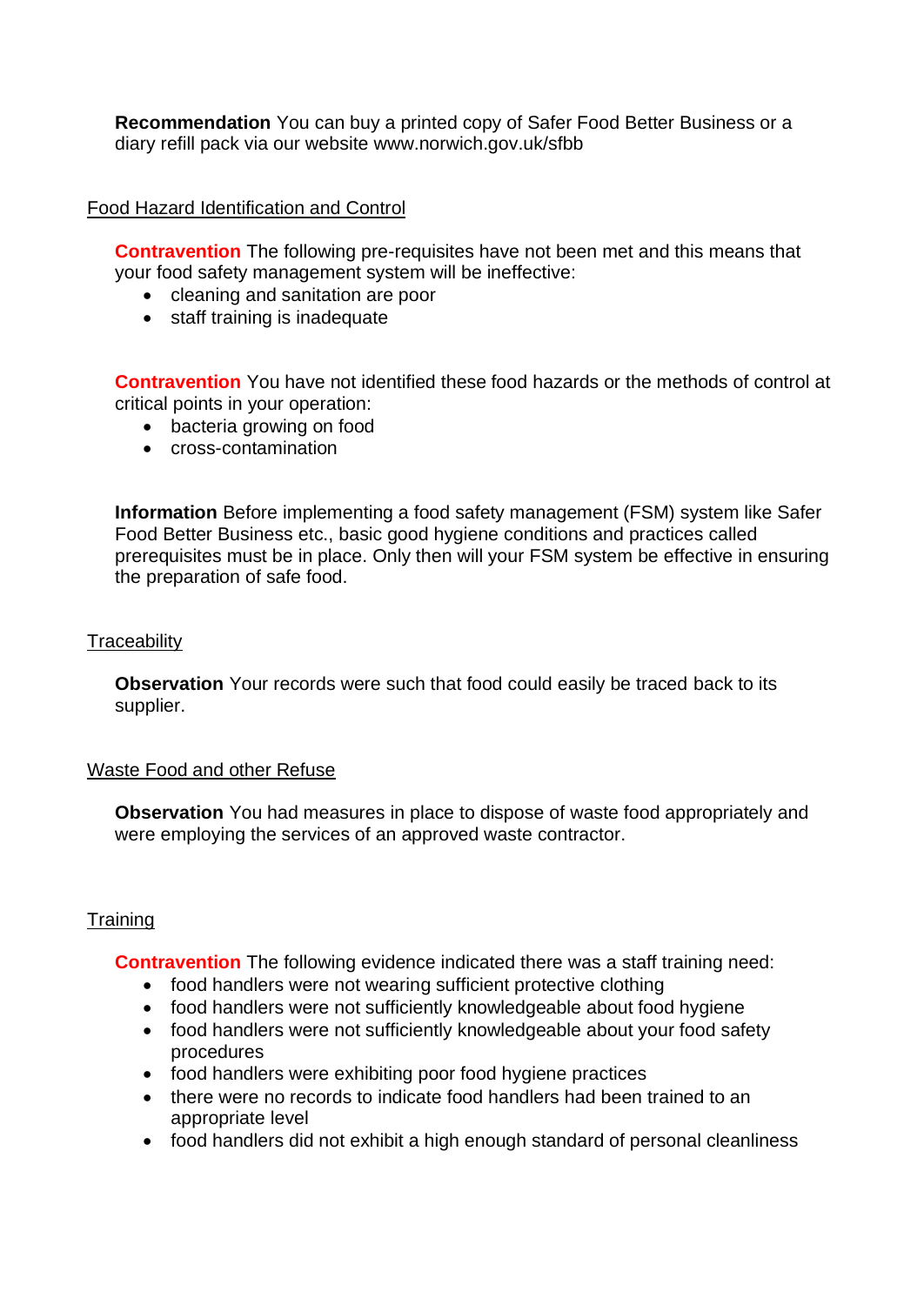supervised and instructed and/or trained in food hygiene matters to an appropriate level **Legal requirement** Food business operators must ensure that food handlers are for the work they do

 be appropriate for your food handlers. Booking details for this course are on our **Recommendation** A Level 2 Award in Food Safety in Catering or its equivalent (a 6-hour course leading to the award of a recognised certificate in food hygiene) would website: <www.norwich.gov.uk>

 years so that they stay up to date with current legislation and good practice. Booking **Recommendation** Catering staff should refresh their food hygiene knowledge every 3 details for this course are on our website:<www.norwich.gov.uk>

 level and evidence of their training was made available. **Observation** I was pleased to see that managers had been trained to an appropriate

## Infection Control / Sickness / Exclusion Policy

**Guidance** Public Health England recommends that food handlers known or suspected to be suffering from a food-borne infection or gastrointestinal illness stay away from work until symptom-free for 48 hours.

#### **Allergens**

**Legal Requirement** Caterers must provide allergy information on all unpackaged food they sell. Catering businesses include restaurants, takeaways, deli counters, bakeries and sandwich bars etc. The potential for cross-contamination by allergens must also be made known to consumers. In addition food manufacturers must now label allergy causing ingredients on their pre-packed foods. You can obtain more information from the Trading Standards website<www.norfolk.gov.uk/abc>

 **Information** The Food Standards Agency has produced a chart that you may find useful <www.food.gov.uk/sites/default/files/media/document/allergen-chart.pdf>

#### **Information** The 14 allergens are:

- cereals containing gluten
- crustaceans, for example prawns, crabs, lobster and crayfish
- eggs
- fish
- peanuts
- soybeans
- milk